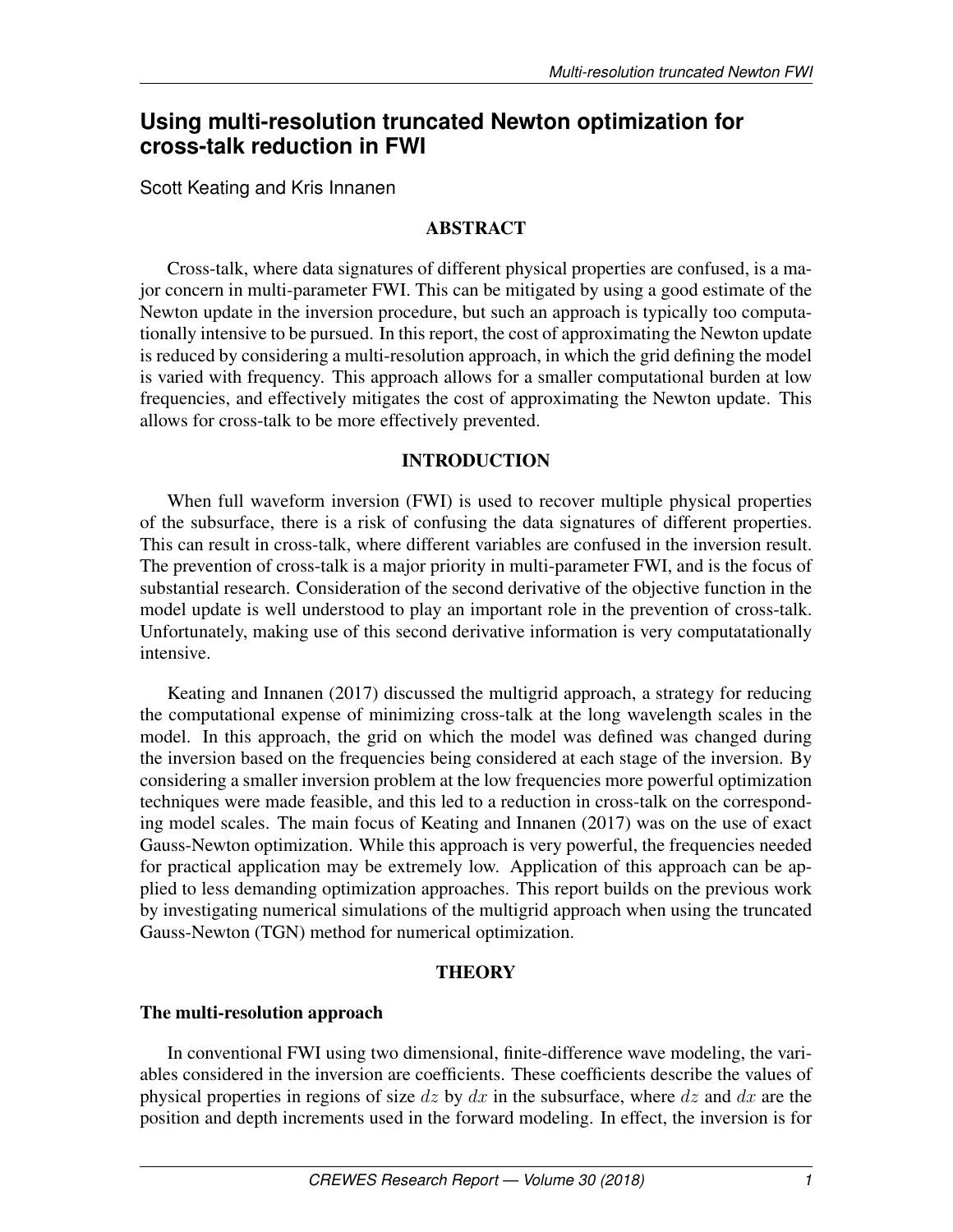the variables used in the finite-difference wave propagation calculations. When the problem is extended to three dimensions, or finite element modeling is used, the variables used are still just the coefficients used in the forward modeling engine. The multi-resolution approach is a strategy based on the work of [Bunks et al.](#page-7-1) [\(1995\)](#page-7-1) that was proposed by [Keat](#page-7-0)[ing and Innanen](#page-7-0) [\(2017\)](#page-7-0) which uses a different parameterization for the inversion. In this approach, the variables used in the inversion are still coefficients for a region of the model, but this region is allowed to have a length of  $\frac{\lambda}{8}$ , where  $\lambda$  is the wavelength of the highest frequency considered at a given iteration in the background medium. This is different from the conventional approach because the frequencies considered change at each iteration of the FWI problem, and so at low frequencies much larger regions are defined in the multiresolution inversion. The conventional model  $a$  is related to the multi-resolution model  $m$ at each iteration through the relation

$$
a = Pm,\tag{1}
$$

where  $P$  is a matrix defining the multi-resolution variables. Because the variables defined in P are spatially large at low frequencies, m has far fewer elements than a at these frequencies. [Keating and Innanen](#page-7-0) [\(2017\)](#page-7-0) showed that the smaller problem size allows for more effective optimization techniques to be used, allowing for multiparameter FWI problems like cross-talk to be more effectively prevented.

## Truncated Newton optimization

Full waveform inversion is typically posed as an optimization problem, in which a scalar objective function quantifying the current level of mismatch between predicted data and those measured is minimized. The minimization of this objective function requires the use of an optimization strategy. In Newton optimization descent directions are generated by solving the system

<span id="page-1-0"></span>
$$
H\Delta m = -g,\tag{2}
$$

where  $g$  is the gradient of the objective function,  $H$  is the Hessian (second derivatives), and  $\Delta m$  is the model update being calculated. Solving this system is very computationally intensive for a large, non-sparse  $H$ . The main purpose of [Keating and Innanen](#page-7-0) [\(2017\)](#page-7-0) was to develop an optimization strategy in which Newton optimization could be used in the multiparameter FWI problem for long length scales. The multi-grid approach described there defines a model parameterization which changes with frequency. At low frequencies the model can be characterized by relatively few variables describing large spatial regions of the model. This allows for the use of Newton optimization at very low frequencies, where the number of required variables is quite small. In this way the approach is similar to the global optimization strategy of [Debens et al.](#page-7-2) [\(2015\)](#page-7-2). The multi-resolution approach is not specific to Newton optimization however, and offers efficiency improvements for other optimization strategies, including the truncated Gauss-Newton method.

In truncated Newton optimization the solution of equation [2](#page-1-0) is approximated instead of being solved directly. The truncated Gauss-Newton (TGN) method approximates the solution of the same system, but with H replaced by  $H_{GN}$ , the residual independent part of the Hessian. The solution to this system is approximated through iterative minimization of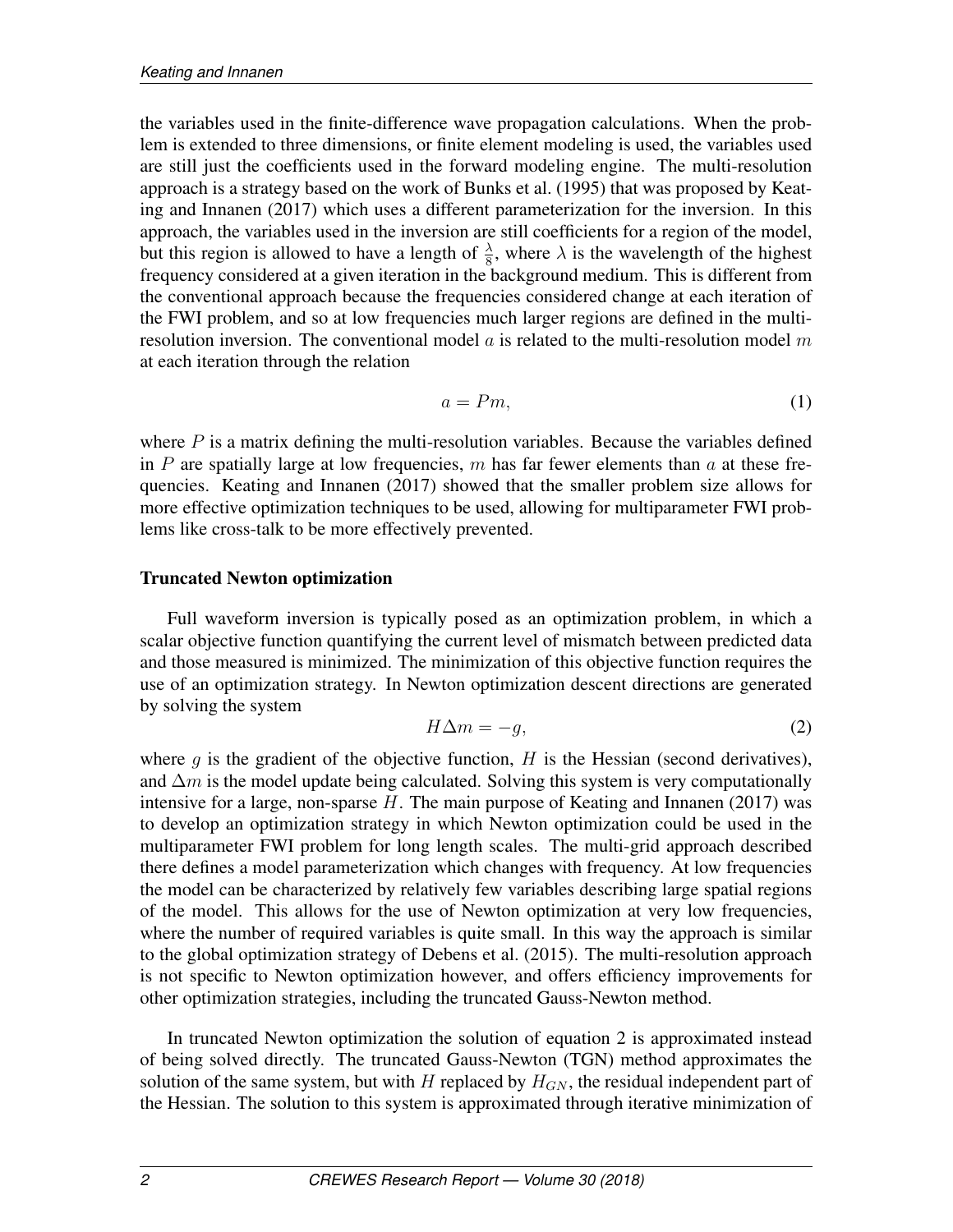the function

$$
\phi(\Delta m) = \frac{1}{2}\Delta m^T H_{GN}\Delta m + \Delta m^T g \tag{3}
$$

with respect to the update  $\Delta m$ . This problem is equivalent to solving equation [2](#page-1-0) because at a minimum  $\frac{\partial \phi}{\partial \Delta m} = 0$ , and

<span id="page-2-0"></span>
$$
\frac{\partial \phi}{\partial \Delta m} = H_{GN}\Delta m + g. \tag{4}
$$

This problem is referred to as the 'inner loop', because its solution is iteratively solved at each step of the iterative FWI problem. Minimizing  $\phi$  is a problem of the same dimension as the FWI problem, but because it is a linear problem it is generally easier to solve. The cost of solving this problem is also highly dependent on the dimensionality of the problem. Conjugate gradient and BFGS methods are effective approaches for solving a linear problem. In the absence of rounding errors, these methods have guaranteed convergence in a number of iterations less than or equal to the number of variables in the problem. Consequently, these methods can obtain a much more accurate approximation of the Newton step in a given number of iterations is the number of variables is decreased. This will make the TGN method more effective. Because of this problem size dependence, TGN optimization should perform considerably better in a multi-resolution framework.

## Gradient and Hessian-vector product calculation

To perform the inner loop optimization problem, it is necessary to calculate the gradient of  $\phi$  (equation [4\)](#page-2-0). This means that q and the product of H with a given vector need to be calculated. These terms are derived in a general way in, for example, [Metivier et al.](#page-7-3) [\(2013\)](#page-7-3). This derivation is repeated here, with reference to how these terms with respect to  $m$  can be related to the traditional terms with respect to  $a$  and the matrix  $P$ .

We assume here an objective function of the form

$$
\theta = \frac{1}{2} ||Ru - D||_2^2,\tag{5}
$$

where u is the modeled wavefield,  $D$  is the measured data, and  $R$  is a matrix applying receiver sampling. The minimization problem in FWI then becomes

$$
min_m \theta \text{ subject to } S(m)u = f,
$$
\n(6)

where S is a Helmholtz matrix enforcing a model of wave propagation, and  $f$  is a source term. This objective penalizes the  $L_2$  norm of difference between measured data and modeled data with the current model  $m$ . The Lagrangian of this problem is

<span id="page-2-2"></span>
$$
L = ||Ru - D||_2^2 + \langle S(m)u - f, \lambda \rangle,
$$
\n(7)

where  $\lambda$  is an as-yet unconstrained Lagrange multiplier, and  $\langle, \rangle$  represents an inner product. If  $u = \bar{u}$ , where  $\bar{u}$  satisfies  $S(m)\bar{u} = f$ , then  $L = \theta$ . The derivative of  $\theta$  with respect to m is then equal to the derivative of L with respect to m at  $u = \bar{u}$ . This derivative is

<span id="page-2-1"></span>
$$
\frac{dL}{dm} = \frac{\partial L}{\partial \bar{u}} \frac{\partial \bar{u}}{\partial m} + \frac{\partial L}{\partial m}.
$$
\n(8)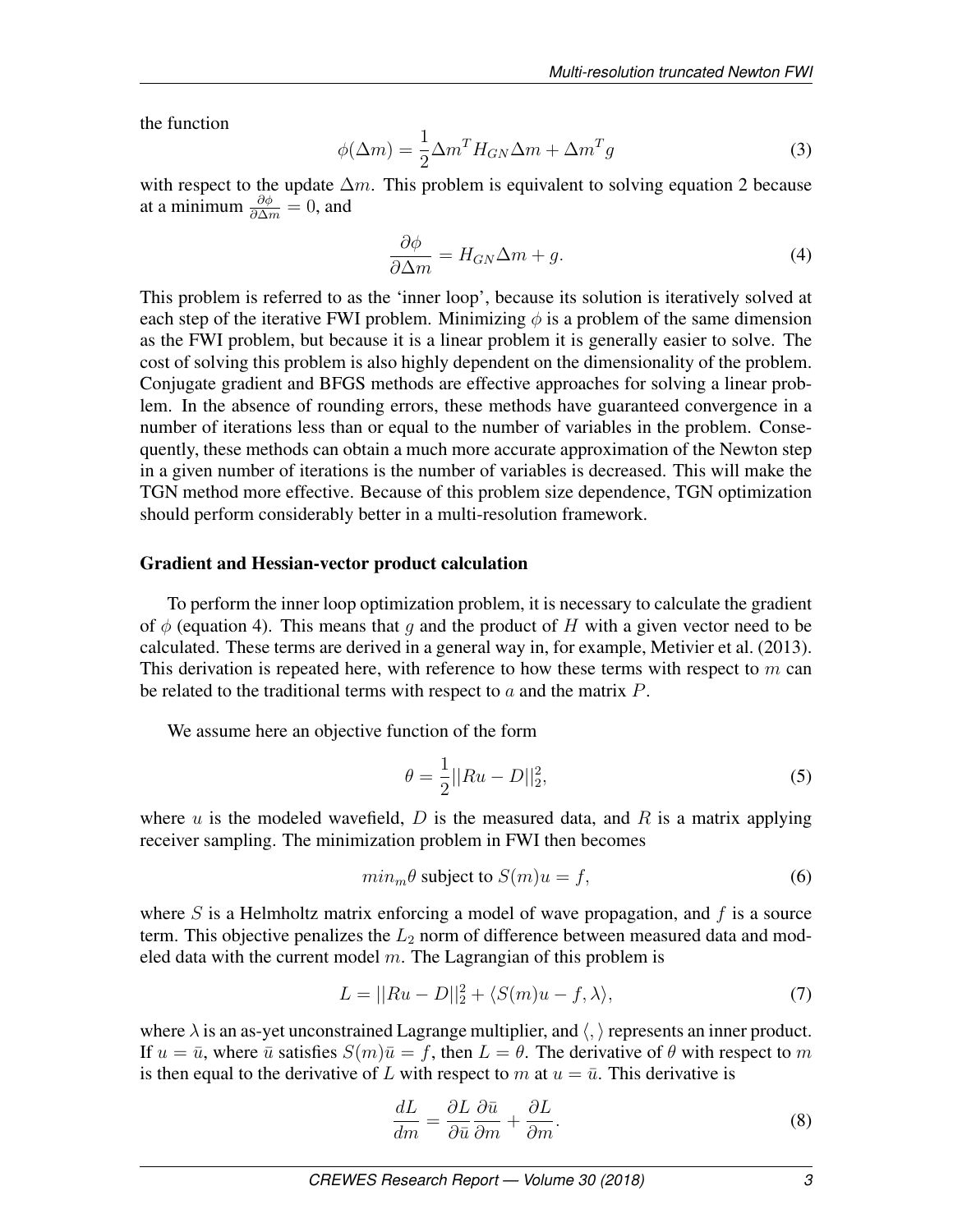Because the term  $\frac{\partial \bar{u}}{\partial m}$  is prohibitively expensive to calculate, we choose to eliminate the contribution of this term by choosing  $\lambda = \overline{\lambda}$  such that the term  $\frac{\partial L}{\partial \overline{u}}$  becomes zero. This requirement becomes

<span id="page-3-0"></span>
$$
\frac{\partial L}{\partial \bar{u}} = R^T (Ru - D) + S^{\dagger} \bar{\lambda} = 0.
$$
\n(9)

This means that  $\overline{\lambda}$  is calculated by back-propagating the data residuals. This choice reduces equation [8](#page-2-1) to

$$
\frac{dL}{dm} = \frac{\partial L}{\partial m} = \langle \frac{\partial S}{\partial m}\bar{u}, \bar{\lambda} \rangle.
$$
 (10)

Because  $\frac{\partial S}{\partial m}$  is typically very sparse, this can be quickly calculated for many variables m, with the main cost being the calculation of  $\bar{u}$  and  $\bar{\lambda}$ . The derivative with respect to the variables m is related to the derivative with respect to traditional variables a through the relation

$$
\frac{\partial L}{\partial m} = \frac{\partial L}{\partial a} \frac{\partial a}{\partial m} = P^T \frac{\partial L}{\partial a}.
$$
\n(11)

The Hessian-vector product term is calculated in a similar way. Again, we follow the derivation of [Metivier et al.](#page-7-3) [\(2013\)](#page-7-3). The Gauss-Newton Hessian is given by the relation

<span id="page-3-3"></span>
$$
J^{\dagger}R^{T}RJ, \tag{12}
$$

where *J* is the Jacobian matrix  $\frac{du}{dm}$ . The matrix *J* is too costly to directly calculate, so the adjoint state method is used to prevent direct calculation of this term. We note that the derivative of the function

$$
p = \langle u(m), w \rangle, \tag{13}
$$

where  $w$  is an arbitrary vector, with respect to  $m$  is

$$
\nabla g = J^{\dagger} w. \tag{14}
$$

Consequently, if w is chosen to be  $R^{T}RJv$ , then the Hessian-vector product  $H_{GN}v$  is equal to the derivative of  $p$ . This derivative can be calculated in exactly the same way as the gradient was by considering the Lagrangian

$$
L = \langle u(m), w \rangle + \langle S(m)u - f, \lambda \rangle \tag{15}
$$

instead of equation [7.](#page-2-2) The same procedure follows, but instead of requiring Lagrange multiplier  $\bar{\lambda}$  to satisfy equation [9,](#page-3-0) the removal of  $\frac{\partial \bar{u}}{\partial m}$  requires that the Lagrange multiplier for this problem,  $\xi$ , satisfies

<span id="page-3-1"></span>
$$
S^{\dagger}\xi = -w.\tag{16}
$$

As before, if the Lagrange multiplier satisfies this condition, then

<span id="page-3-2"></span>
$$
\frac{dL}{dm} = \frac{\partial L}{\partial m} = \langle \frac{\partial S}{\partial m}\bar{u}, \bar{\xi} \rangle.
$$
 (17)

The calculation of  $\xi$  still requires that w is known, and we cannot directly calculate J. We calculate the product of J with the vector v through consideration of the derivative of the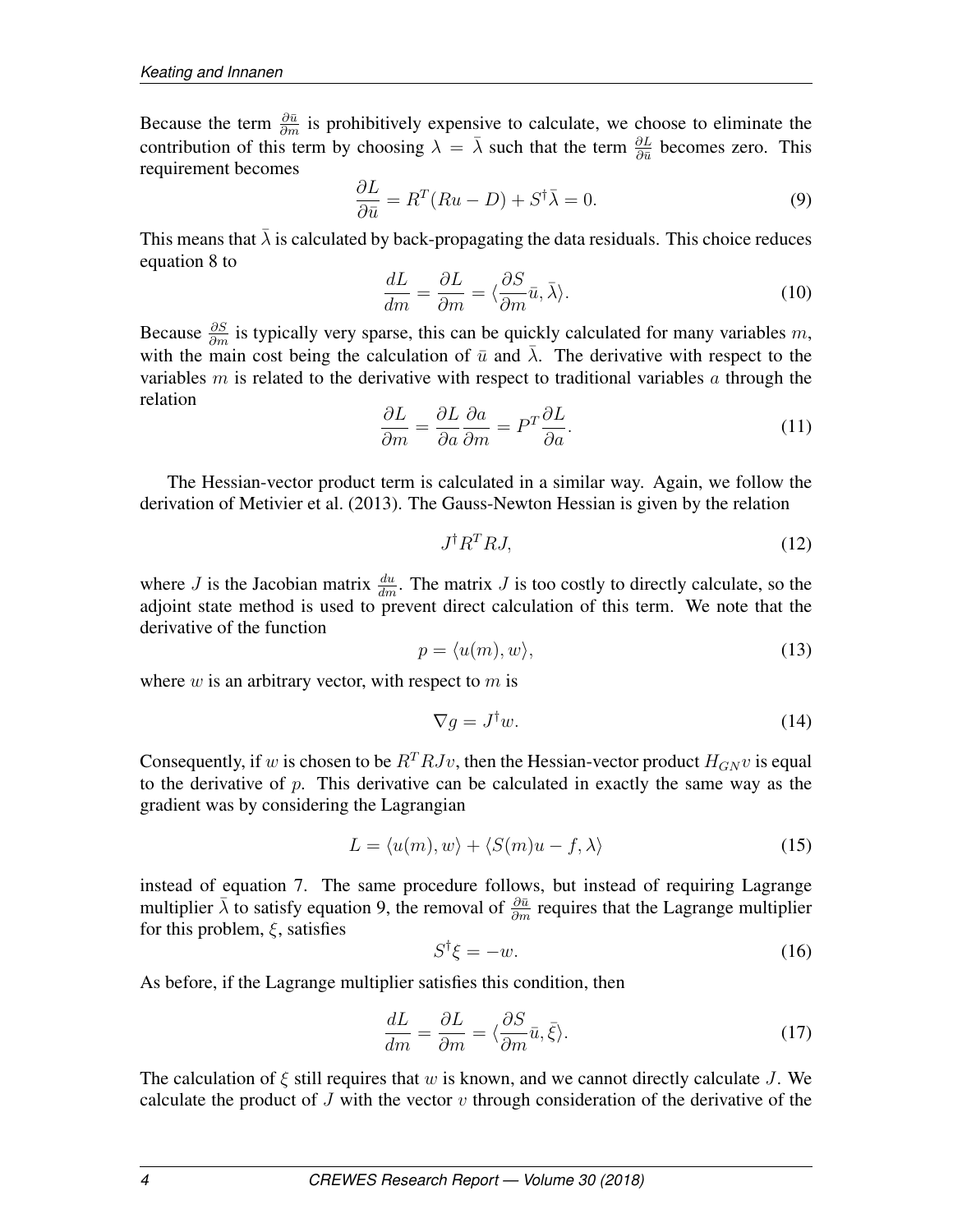forward problem with respect to variables  $m_i$  multiplied by vector elements  $v_i$ . Using the relation  $Su - f = 0$ , we find

$$
\frac{\partial (Su - f)v_i}{\partial m_i} = S(\frac{\partial u}{\partial m_i}v_i) = -u(\frac{\partial S}{\partial m_i}v_i).
$$
 (18)

A sum over i is equal to the product  $S(Jv)$  for the left hand side, so

<span id="page-4-0"></span>
$$
S(Jv) = -u \sum_{i} \left(\frac{\partial S}{\partial m_i} v_i\right) \tag{19}
$$

This equation can be solved for the product  $Jv$ . Using this term to define w as  $R^{T}RJv$ , we can solve equation [16](#page-3-1) for  $\xi$ . With this choice for  $\xi$ , the derivative  $\frac{dL}{dm}$  from equation [17](#page-3-2) becomes the Gauss-Newton Hessian vector product  $H_{GN}v$ .

Once again, this calculation can be related back to the equivalent expression for the conventional FWI variables. In terms of the Jacobian matrix with respect to variables  $a, J_a$ , the Gauss-Newton Hessian becomes

$$
P^T J_a^\dagger R^T R J_a P \tag{20}
$$

in comparison to equation [12.](#page-3-3) This can be calculated by replacing J with  $P^{T} J_{a}$ . The steps which must be modified are equation [17,](#page-3-2) which becomes

$$
H_{GN} = P^T \frac{dL}{da} = P^T \langle \frac{\partial S}{\partial a} \bar{u}, \bar{\xi} \rangle,
$$
 (21)

and equation [19,](#page-4-0) which becomes

$$
S(Jv) = -u \sum \left( P_i^T \frac{\partial S}{\partial a} \right) v_i,
$$
 (22)

where  $P_i$  is the *i*th column of  $P$ .

### NUMERICAL EXAMPLES

To investigate the effectiveness of this approach, we perform numerical tests of a viscoacoustic inversion, where P-wave velocity c and quality factor  $Q$  are the only variables considered in the inversion. This problem is prone to cross-talk (e.g. [Keating and Innanen,](#page-7-4) [2016\)](#page-7-4), which the second derivative information considered in the TGN method should be able to help prevent. The viscoacoustic wave propagation we consider in this report is given by

$$
\left[\omega^2 s(\mathbf{r}) + \nabla^2\right] u(\mathbf{r}, \omega) = f(\mathbf{r}, \omega),\tag{23}
$$

where the model parameter  $s$  is given by

$$
s(\mathbf{r}, \omega) = \frac{1}{c^2(\mathbf{r})} \left\{ 1 + \frac{1}{Q(\mathbf{r})} \left[ i - \frac{2}{\pi} \log \left( \frac{\omega}{\omega_0} \right) \right] \right\},\tag{24}
$$

and  $\omega_0$  is a reference frequency [\(Innanen, 2015\)](#page-7-5).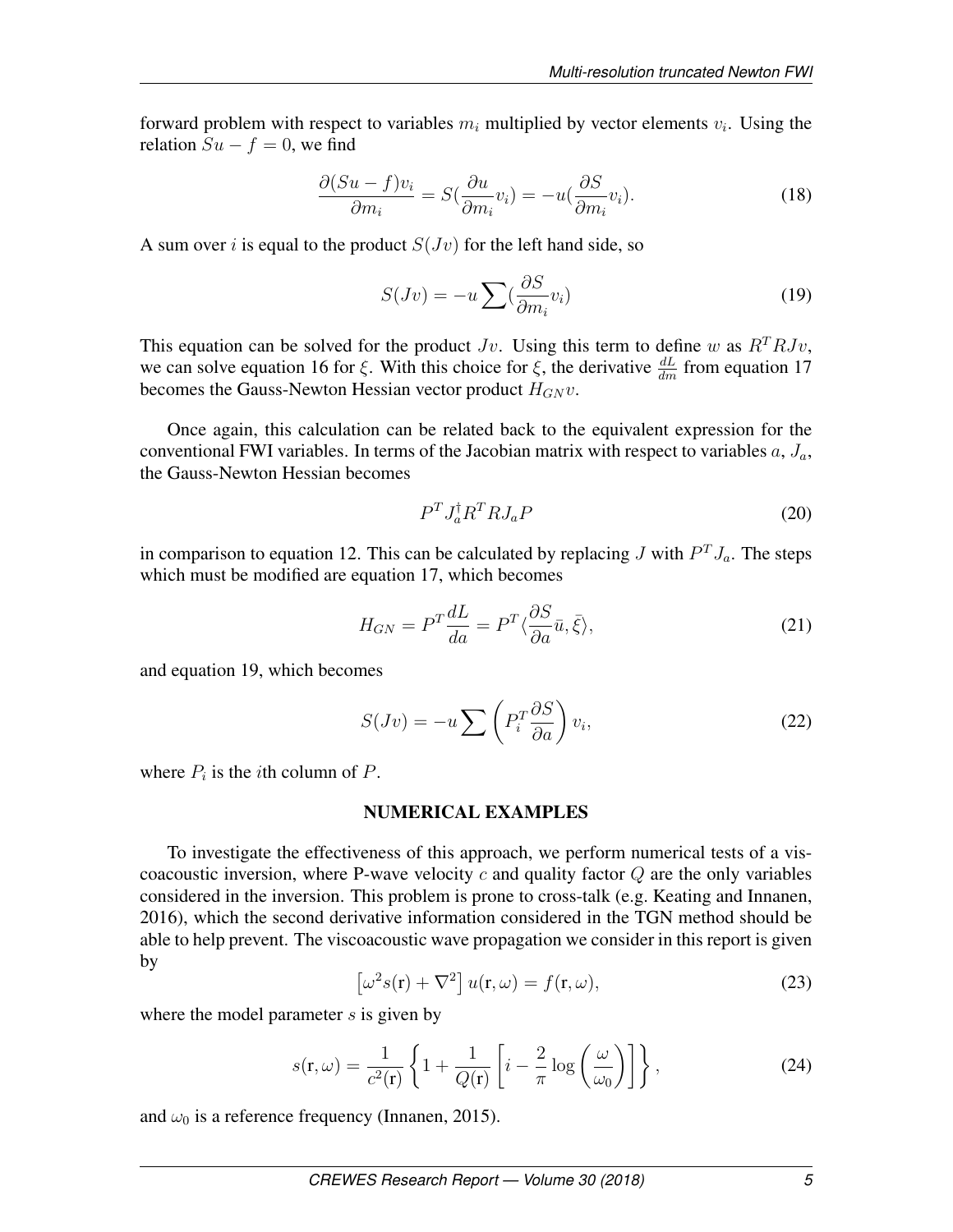

<span id="page-5-0"></span>FIG. 1. Velocity (left) and reciprocal Q (right) model used for the numerical examples.

The model to be inverted is shown in figure [1.](#page-5-0) Finite difference modeling was used with a grid spacing of 10 m. A surface acquisition was simulated, with 225 receivers placed at the surface, and 112 sources placed at 10 m depth. The starting models used were constant values, infinite  $Q$  and 1700 m/s velocity. Frequencies from 1 Hz to 25 Hz were used in the inversion. At each FWI iteration, five frequencies were inverted. These frequencies changed every two iterations, and were equally spaced from 1 Hz to a maximum frequency which increased throughout the inversion. This frequency began at 2 Hz, and increased to 25 Hz at the final frequency band. At each FWI iteration, 30 inner loop iterations were performed in the TGN approach.

In the first test, the TGN method was used in the inversion with a fixed grid spacing of 10 m. This is the conventional approach, in which the variables  $a$  are inverted for. The result of this inversion is shown in figure [2.](#page-6-0) Cross-talk is evident in this result, especially away from the center of the  $Q$  model between 300 m and 500 m depth, where the  $\frac{1}{Q}$  model has decreased to negative values instead of increasing. The velocity model is poorly recovered below 500 m depth, likely a consequence of inadequate  $Q$  recovery. This cross-talk occurs despite the use of TGN optimization, implying that insufficient second derivative information is being considered in the inversion.

In the second test, the same inversion is attempted with a multi-resolution strategy. The results of this approach are shown in figure [3.](#page-7-6) While the negative  $Q$  artifacts of the previous example are not completely eliminated, they are substantially reduced. Both the Q and velocity models recovered are closer to the true models in this inversion, despite using the computational cost as the previous inversion. This suggests that the multi-resolution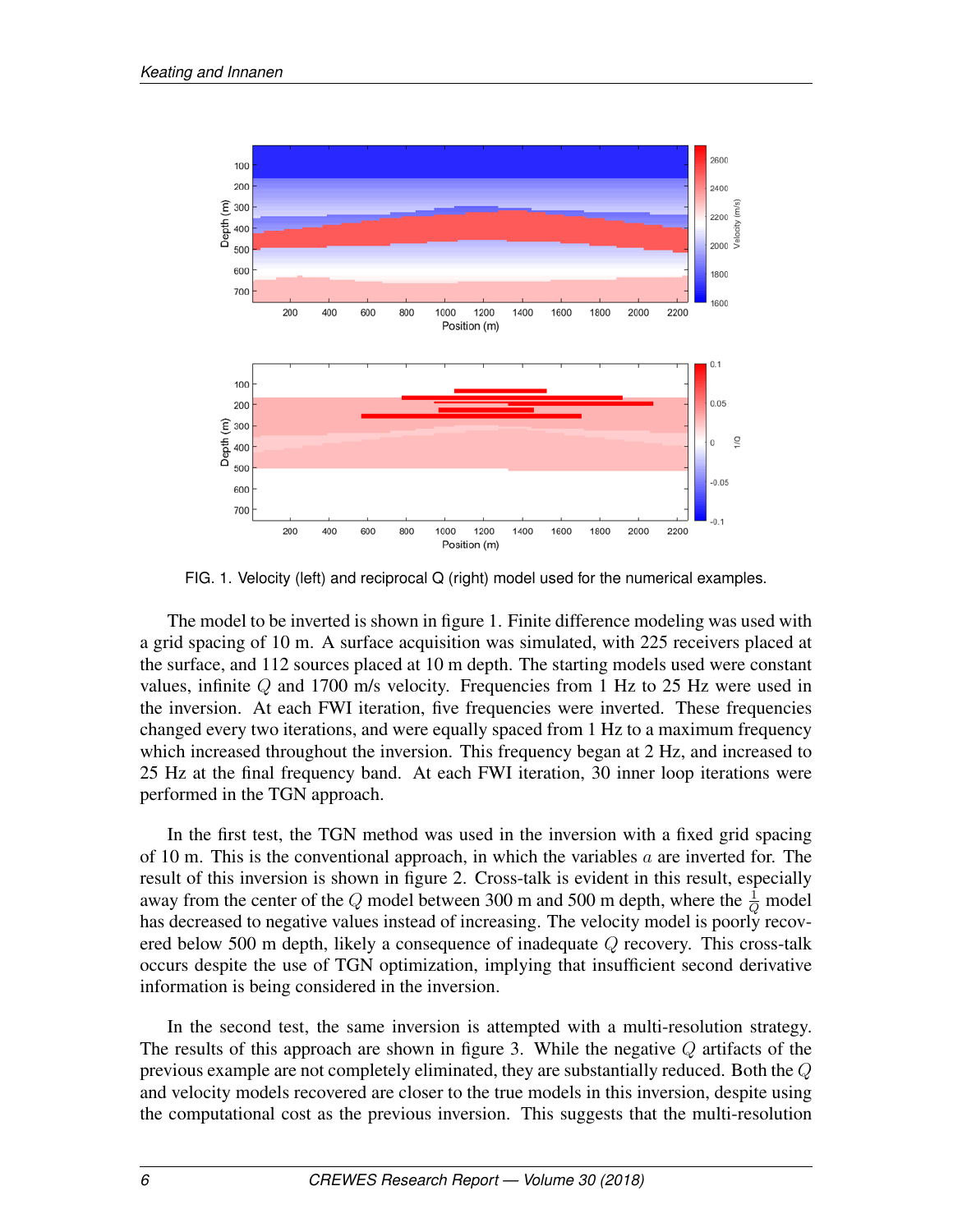

<span id="page-6-0"></span>FIG. 2. Inverted velocity (left) and reciprocal Q (right) for a fixed resolution inversion.

strategy has successfully improved the capacity of the inversion to prevent cross-talk.

## DISCUSSION

The TGN method has a computational cost that can be easily changed by altering the number of inner iterations performed. This allows it to be applied on problems much larger than those which Newton optimization would be appropriate for. This should allow for more efficient cross-talk reduction in most multi-parameter FWI problems.

## **CONCLUSIONS**

The multiparameter FWI problem is very computationally difficult to solve, and is heavily affected by cross-talk effects. By reducing the dimensionality of the problem in a multi-grid approach, significantly better step directions can be calculated to hellp prevent cross-talk. The truncated Gauss-Newton optimization step can be considerably improved at low frequencies by using a multi-resolution approach. Unlike exact Gauss-Newton optimization, this method is applicable for very large problem sizes, and should result in improved model updates even at relatively high frequencies.

## ACKNOWLEDGEMENTS

The authors thank the sponsors of CREWES for continued support. This work was funded by CREWES industrial sponsors and NSERC (Natural Science and Engineering Research Council of Canada) through the grant CRDPJ 461179-13. Scott Keating was also supported by the Earl D. and Reba C. Griffin Memorial Scholarship.